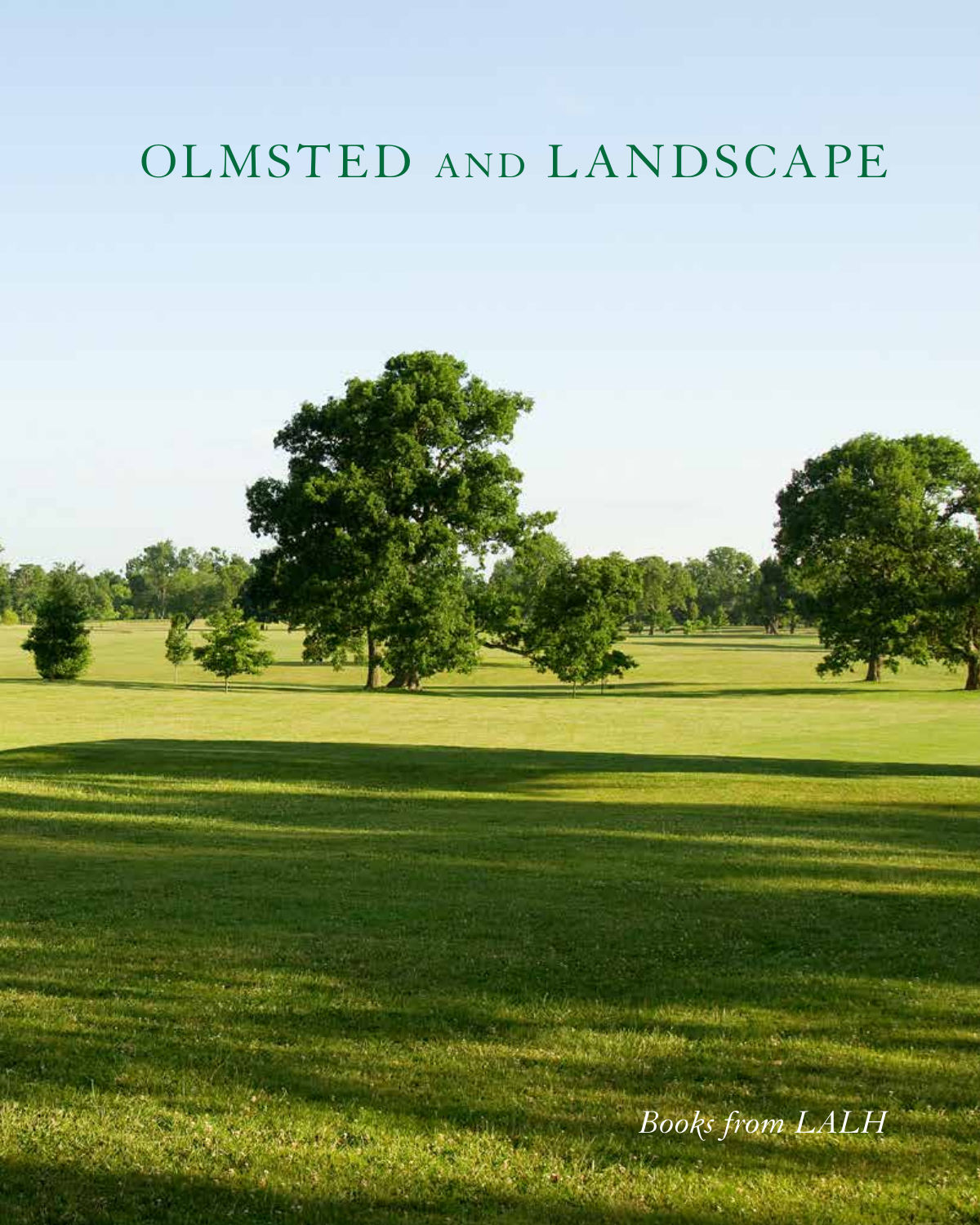### THE OLMSTED LEGACY

FREDERICK LAW OLMSTED SR. (1822–1903) is best remembered as a landscape architect, the designer of parks and park systems, institutional grounds, planned communities, and private estates, from New York's Central Park, Boston's Emerald Necklace, and Buffalo's system of parks and parkways to Riverside, Illinois, and Biltmore estate in North Carolina. The firm he founded continued for decades after his death and designed thousands of additional projects as the profession of landscape architecture expanded.

But the Olmsted legacy is not that of one person, and it is not limited to the landscapes themselves. Olmsted's greatest accomplishment was his advocacy for a more just and sustainable society. Landscape architecture was a means to an end, and that end was to improve people's lives. Olmsted believed—and modern science has confirmed—that access to beautiful, expansive landscapes is necessary to individual health and happiness, and therefore to the wellbeing of society as a whole. This was true for all people. The wealthy of course could retreat to country homes and resorts, but in an increasingly urban society, it became a duty of government to provide public parks that would extend those benefits to everyone, regardless of their background. Beginning with Central Park, Olmsted's public landscapes did just that—and today, parks are more essential for people in cities than ever before.

Olmsted envisioned public landscapes as our national commons: places where all people could gather and find the sense of community that he knew was essential to democracy. This ideology gained urgency during the Civil War years, and it has again today. Olmsted also pioneered urban plans that worked in harmony with natural systems—hydrology, topography, and vegetation and he built the earliest examples of what are now described as "landscape urbanism" and "green infrastructure." The Olmsted legacy, then, is really about the future. By understanding and embracing it, we are better prepared to confront the great social and environmental challenges of our own era.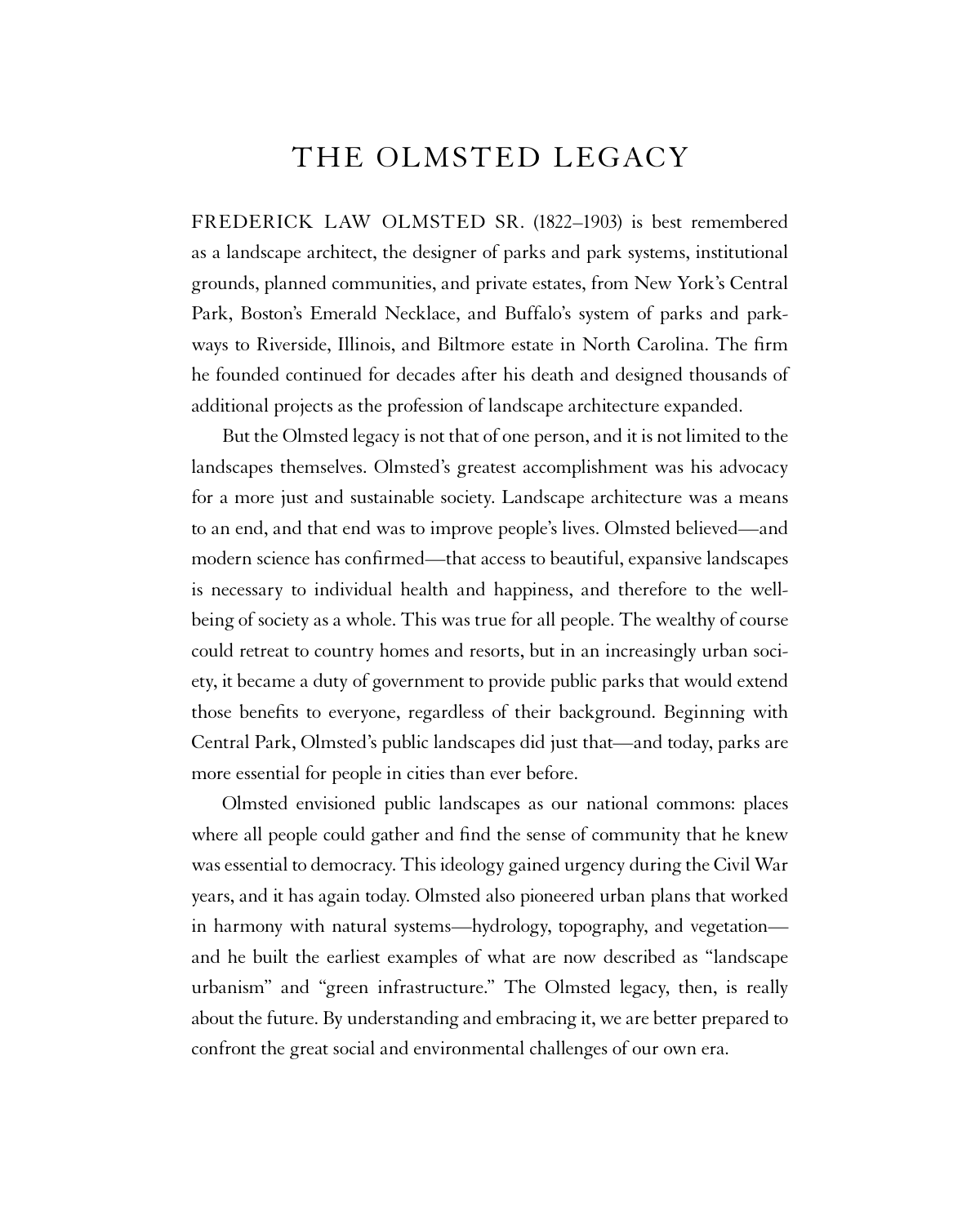## *Olmsted and Yosemite*

*Civil War, Abolition, and the National Park Idea*

#### ROLF DIAMANT AND ETHAN CARR

Cloth isbn: 978-1-952620-34-8



During the turbulent decade the United States engaged in a civil war, abolished slavery, and remade the government, the public park emerged as a product of these dramatic changes. New York's Central Park and Yosemite in California both embodied the "new birth of freedom" that had inspired the Union during its greatest crisis, epitomizing the duty of republican government to enhance the lives and well-being of all its citizens. A central thread connecting abolition, the Civil War, and the dawn of urban and national parks is the life of Frederick Law Olmsted.

In 1864, Olmsted was asked to prepare a plan for a park in Yosemite Valley, created by Congress to expand the privileges of American citizenship associated with Union victory. His groundbreaking Yosemite Report effectively created an intellectual framework for a national park system. Here Olmsted expressed the core tenet of the national park idea: that the republic should provide its citizenry access to the restorative benefits of nature.

The National Park Service has been slow to embrace the senior Olmsted's role in this history. In the early twentieth century, a period of "reconciliation" between North and South, National Park Service administrators preferred more anodyne narratives of pristine Western landscapes discovered by rugged explorers and spontaneously reimagined as national parks. They wanted a history disassociated from urban parks and the problems of industrializing cities and unburdened by the legacies of slavery and Native American dispossession.

Published to mark the bicentennial of Olmsted's birth, *Olmsted and Yosemite* sets the historical record straight as it offers a new interpretation of how the American park—urban and national—came to figure so prominently in our cultural identity, and why telling this more complex and inclusive story is critically important.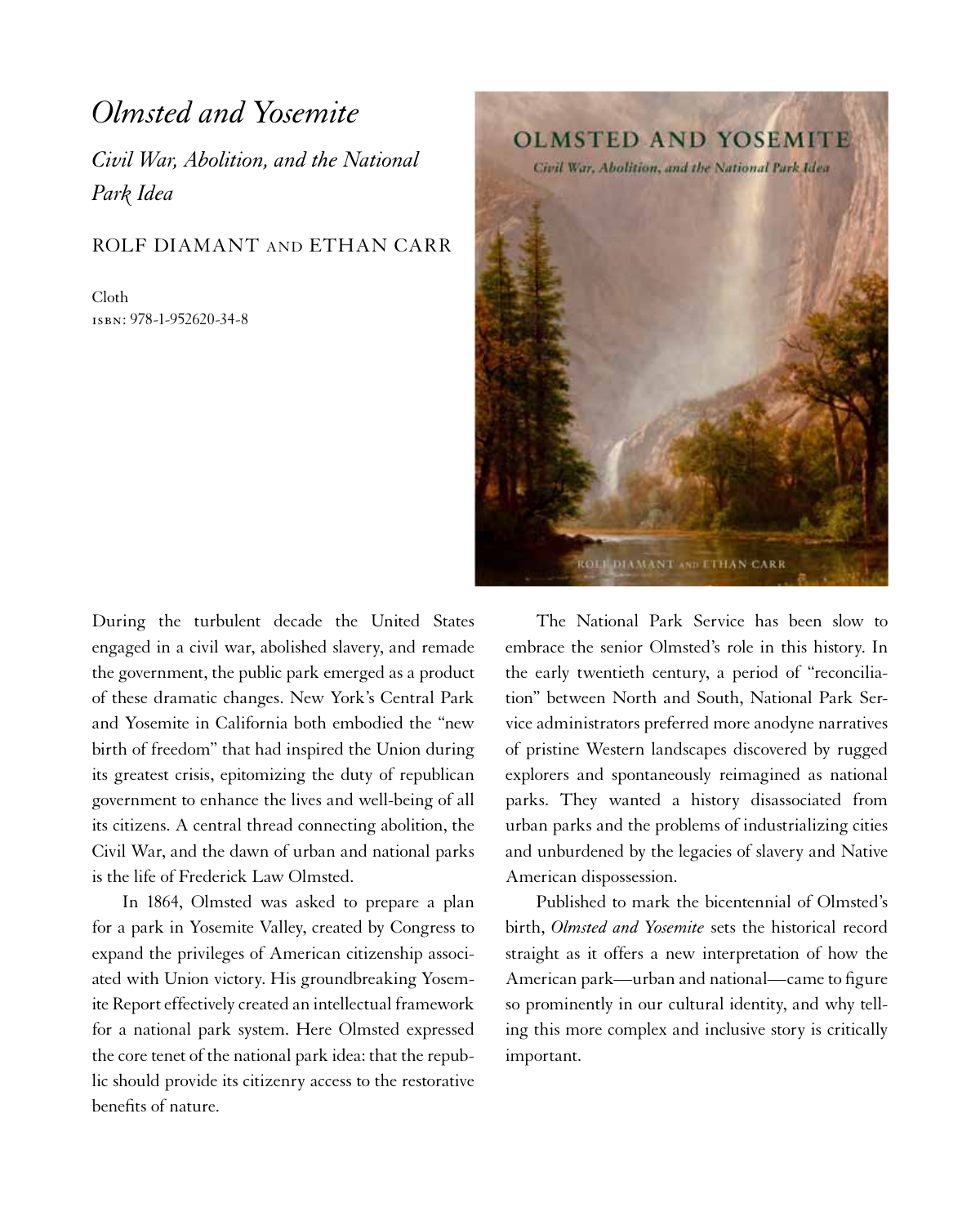## *Walks and Talks of an American Farmer in England*

FREDERICK LAW OLMSTED

INTRODUCTION BY CHARLES C. MCLAUGHLIN

Paperback isbn: 978-1-952620-07-2

Before he ever dreamed of becoming a landscape architect, Frederick Law Olmsted Sr. (1822–1903) visited southern England and Wales during a monthlong walking tour. A gifted writer, he recorded his impressions of the trip in this richly detailed volume, which was long out of print.

The introduction clarifies the links between Olmsted's developing picturesque aesthetic, social conscience, and reformer's passion for change. Charles C. McLaughlin persuasively argues that Olmsted came to adapt many of the features of the cultivated English countryside—first seen on this trip—in designed landscapes such as New York's Central Park.

This edition provides extensive annotations to the original text, furnishing background and context to the people and places Olmsted encountered during his journey. McLaughlin's notes are based on his own trips through England, undertaken over two decades to retrace the author's original route.



"In this book we get not only a young American's vivid impressions of mid-nineteenth-century England, but also the first glimmers of Frederick Law Olmsted the observant journalist and future landscape designer. Charles McLaughlin's erudite introduction usefully puts all this in the proper perspective."

—Witold Rybczynski, author of *A Clearing in the Distance: Frederick Law Olmsted and America in the Nineteenth Century*

"It is fascinating to see Olmsted here absorbing and recording firsthand impressions of England's rapidly changing countryside and growing industrial cities. McLaughlin's gracefully erudite introduction to this timely republication provides a vivid portrait of a young mid-nineteenth-century traveler."

—Elizabeth Barlow Rogers, author of *Landscape Design: A Cultural and Architectural History*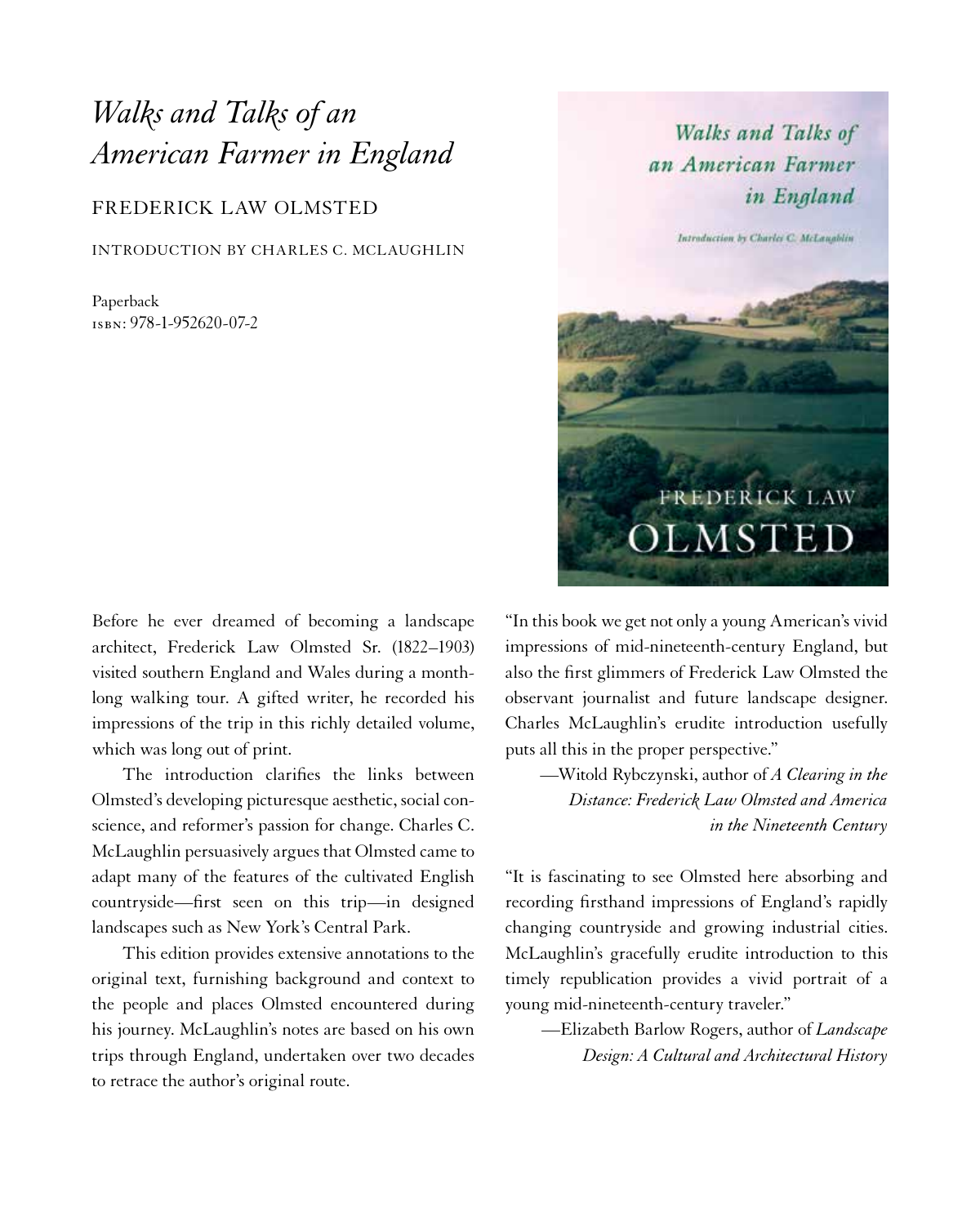## *The Best Planned City in the World*

*Olmsted, Vaux, and the Buffalo Park System*

#### FRANCIS R. KOWSKY

Paperback isbn: 978-1-952620-27-0

**Winner, J. B. Jackson Book Prize from the Foundation for Landscape Studies**

Beginning in 1868, Frederick Law Olmsted Sr. and Calvert Vaux created a series of parks and parkways for Buffalo, New York, that drew national and international attention. The improvements augmented the city's original plan with urban design features inspired by Second Empire Paris, including the first system of "parkways" to grace an American city. Displaying the plan at the Philadelphia Centennial Exposition, Olmsted declared Buffalo "the best planned city, as to streets, public places, and grounds, in the United States, if not in the world."

In this book Francis R. Kowsky illuminates this remarkable constellation of projects. Utilizing original plans, drawings, photographs, and copious numbers of reports and letters, he brings new perspective to this vast undertaking, analyzing it as an expression of the visionary landscape and planning principles that Olmsted and Vaux pioneered.

Watch *The Best Planned City in the World*, winner of the SAH film prize, at lalh.org.

THE BEST PLANNED CITY IN THE WORLD Olmsted, Vaux, and the Buffalo Park System



"In 1868, an invitation was made to Frederick Law Olmsted and Calvert Vaux, the men who had designed Central Park, to come upstate and pass their judgements on the opportunity for Buffalo to demonstrate its civic arrival with a grand new park. This is the story that Francis Kowsky tells, and he does so virtually to perfection." —*Landscape Journal*

"In his magnificent new book, with its lucid prose and deft organization, Kowsky follows the evolution of Olmsted and Vaux's astonishing creations in Buffalo—those 'landscapes of recreation, residence, memory, and healing,' as he so gracefully describes them. . . . An extraordinary variety and abundance of illustrations fill the book, including photographs new and old, maps, diagrams, paintings, and lithographs."

—*Site/Lines*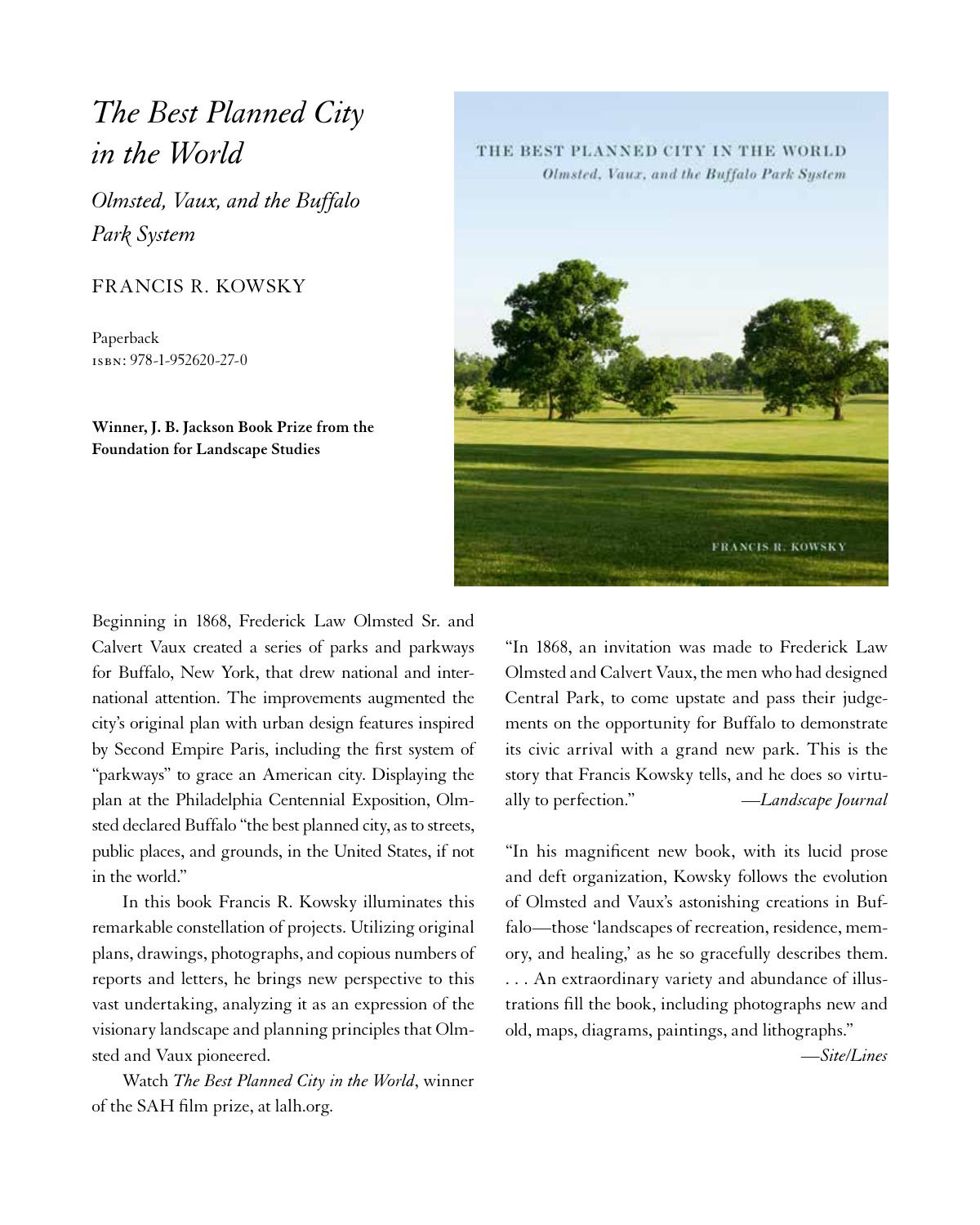## *Community by Design The Olmsted Firm and the Development of Brookline, Massachusetts*

### KEITH N. MORGAN, ELIZABETH HOPE CUSHING, AND ROGER G. REED

Cloth isbn: 978-1-952620-22-5

**Winner, Ruth Emery Award from the Victorian Society in America**

In 1883, Frederick Law Olmsted moved from New York City to Brookline, a Boston suburb that had anointed itself the "richest town in the world." For the next half century, Olmsted's firm served as the dominant force in the planned development of this community, overseeing more than 150 commissions, in some cases collaborating with other Brookline residents who were also leaders in the fields of architecture and horticulture, among them Henry Hobson Richardson and Charles Sprague Sargent. Through plans for boulevards and parkways, residential subdivisions, institutional commissions, and private gardens, the firm carefully guided the development of the town. While Olmsted Sr. used landscape architecture as his vehicle for development, his son and namesake saw Brookline as grounds for experiment in the new profession of city and regional planning, a field that he was helping to define and lead.

Little has been published on the importance of Brookline as a laboratory and model for the Olm-



sted firm's work. This richly illustrated book provides important new perspective on the history of planning in the United States and illuminates an aspect of the Olmsted office that has not been well understood.

Watch the film *Community by Design* at lalh.org.

"Chock full of details (with hundreds of reproduced photos and plans) and meticulously researched, the book exposes the multiple webs of influence—wealth, social hierarchy, design genius and high-minded ideals—that came together to guide the development of Brookline at a time when booming population and streetcars brought rapid change. The authors trace the relationships among the leading trendsetters in architecture, municipal governance, landscape design, engineering and horticulture as they converge in Brookline at the turn of the 19th century." —*Brookline Perspective*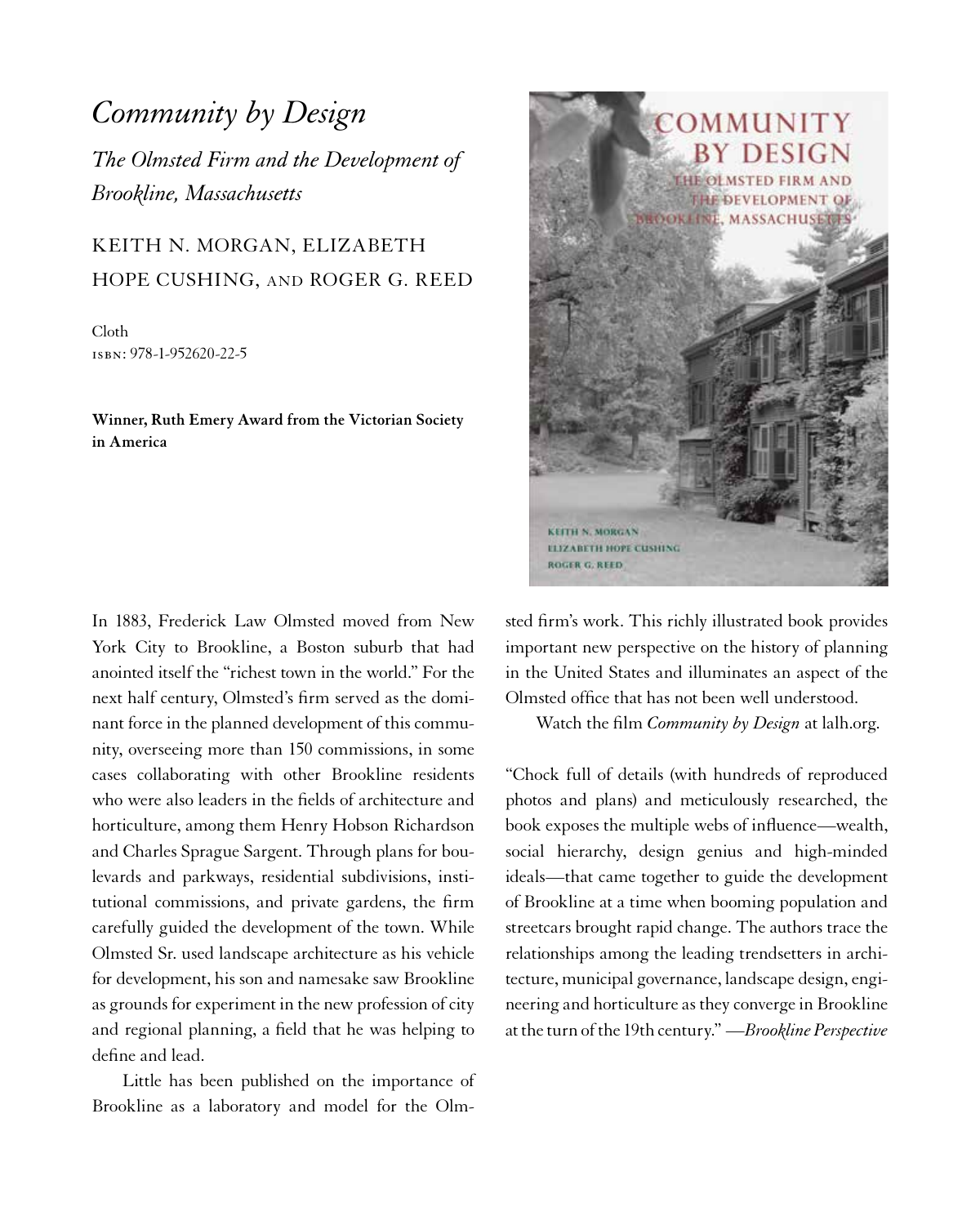## *A Modern Arcadia*

*Frederick Law Olmsted Jr. and the Plan for Forest Hills Gardens*

#### SUSAN L. KLAUS

Paperback isbn: 978-1-952620-08-9

**Winner, Center for Historic Preservation Book Prize**

**Winner, New York City Book Award for Landscape History**

Conceived as an experiment that would apply the new "science" of city planning to a suburban setting, Forest Hills Gardens was created by the Russell Sage Foundation to provide housing for middle-class commuters as an alternative to cramped flats in New York City. Although it has long been recognized as one of the most influential planned communities in the United States, this is the first time Forest Hills Gardens has been the subject of a book.

Susan L. Klaus's fully illustrated history chronicles the creation of the 142-acre development from its inception in 1909 through its first two decades, offering critical insights into American planning history, landscape architecture, and the social and economic forces that shaped housing in the Progressive Era. Klaus focuses particularly on the creative genius of Frederick Law Olmsted Jr. (1870–1957), who served as planner and landscape architect for the project.

Drawing on his father's visionary ideas but developing his own perspective, the younger Olmsted rede-

**A MODERN ARCADIA** Frederick Law Olmsted. Jr. and the Plan. for Forest Hills Gardens



fined planning for the modern era and became one of the founders of the profession of city planning in the United States.

"The scholarship in this work is exceptionally thorough. . . . *A Modern Arcadia* will make a significant contribution to the fields of landscape and planning history."

> —Cynthia Zaitzevsky, author of *Frederick Law Olmsted and the Boston Park System*

"*A Modern Arcadia* illuminates the fascinating intersection of social and aesthetic reform movements in the Progressive Era, as well as the early career of a prolific and influential planner and landscape architect."

> —David Glassberg, author of *Sense of History: The Place of the Past in American Life*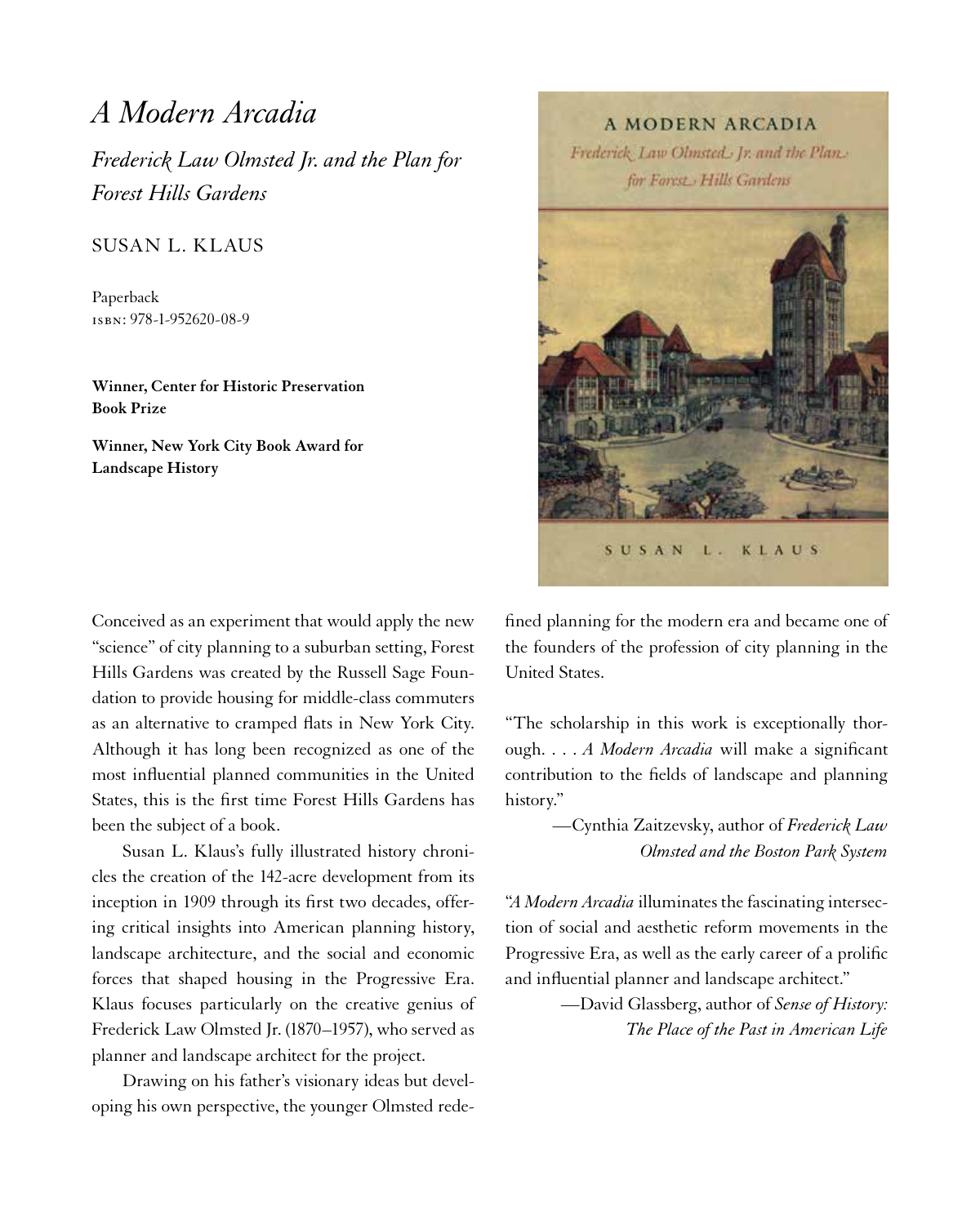#### **FORTHCOMING**

## *Boston's Franklin Park Olmsted, Recreation, and the Modern City*

#### ETHAN CARR

AFTERWORD BY GARY HILDERBRAND

Cloth isbn: 978-1-952620-38-6



Frederick Law Olmsted designed Franklin Park in 1885 as the centerpiece of the Boston park system that later became known as the Emerald Necklace. Often cited with Central Park (1858) and Prospect Park (1865) as one of the three most important "large parks" he designed, Franklin Park was also the most mature expression of Olmsted's ideas for urban park design and the most expansive and complete pastoral landscape he was able to achieve during his career.

This book is the first full historical treatment of Franklin Park, providing the analysis that confirms its place as one of the great works of nineteenth-century American art. Illuminating the history of the park and its popularity in the early twentieth century, Ethan Carr also describes its decline and the new plans for its renewal, as the City of Boston, working with the surrounding neighborhoods of Roxbury, Dorchester, and Jamaica Plain, commits funding and expertise to assure that Franklin Park continues to improve the lives of the people it was created for.

If Franklin Park is one of Olmsted's most accomplished designs, it is also one of his least well understood and appreciated. As the park enters a new era of revival, a reconsideration of its origins and history offers timely context for a fresh appraisal of Olmsted's mature park practice.

An afterword by the landscape architect Gary Hilderbrand chronicles the park's more recent history as a place to gather and celebrate, and to protest social and racial injustices. He describes the goals of the Franklin Park Action Plan, which his Boston-based firm, Reed Hilderbrand, is creating in collaboration with many other consultants. The plan, Hilderbrand writes, will guide the park's revitalization "as a democratic ground for shared exchange and peaceful engagement, in ways that Olmsted anticipated, and in ways he did not."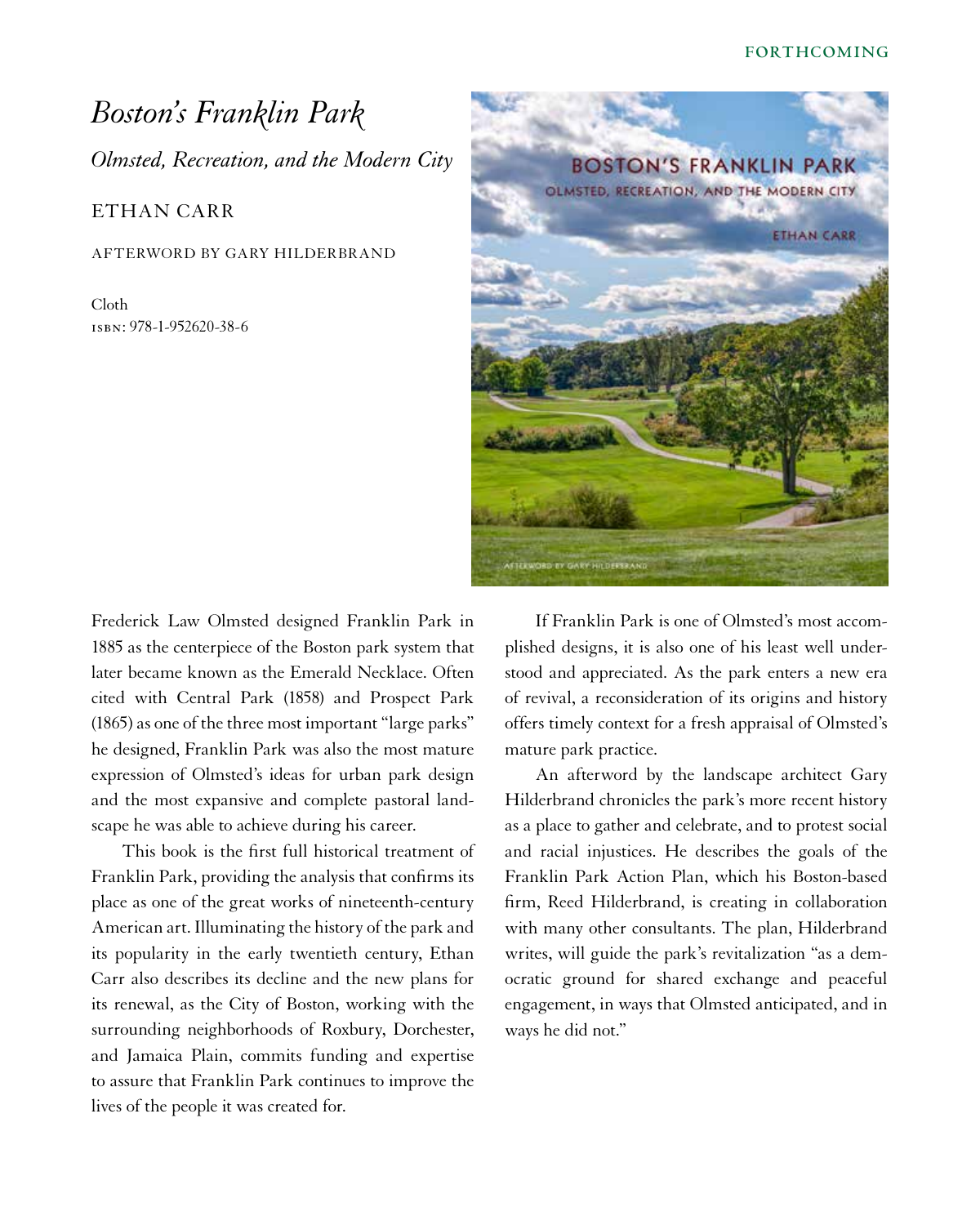#### **OF RELATED INTEREST**

### *Writing the City*

*Essays on New York*

#### ELIZABETH BARLOW ROGERS

Cloth isbn: 978-1-952620-36-2



The eminent preservationist, author, and landscape historian Elizabeth Barlow Rogers is an adopted New Yorker who has celebrated the place she calls home in much of her writing over the past fifty years. *Writing the City* reveals her passion for the great metropolis and her lifelong efforts to conserve and improve it. At the top of the list of her accomplishments is the founding of the Central Park Conservancy, the publicprivate partnership that restored the nineteenthcentury masterpiece of landscape design after it had reached its nadir in the 1970s, a victim of financial decline and urban blight.

The first section of *Writing the City*, "Below and Above the Ground," explores New York's geological foundations and natural history as well as the origins of two great institutions, the New York Botanical Garden and the American Museum of Natural History. "Along the Shoreline" features an insightful review of Phillip Lopate's *Waterfront: A Journey around Manhattan* and two other essays about the

city's edges, focusing on Brooklyn Bridge Park and South Street Seaport.

In the last section, "In and About the Parks," Rogers's understanding of culture, architecture, urban planning history, and landscape architecture coalesces in five illuminating essays. Subjects range from Green-Wood Cemetery and Prospect Park in Brooklyn to "Thirty-three New Ways You Can Help Central Park's Renaissance," published in *New York* magazine in 1983. The concluding piece, "Jane and Me," offers new perspectives on the urban theorist and activist Jane Jacobs, whose writings catalyzed Rogers's own interest in urban planning in the 1960s.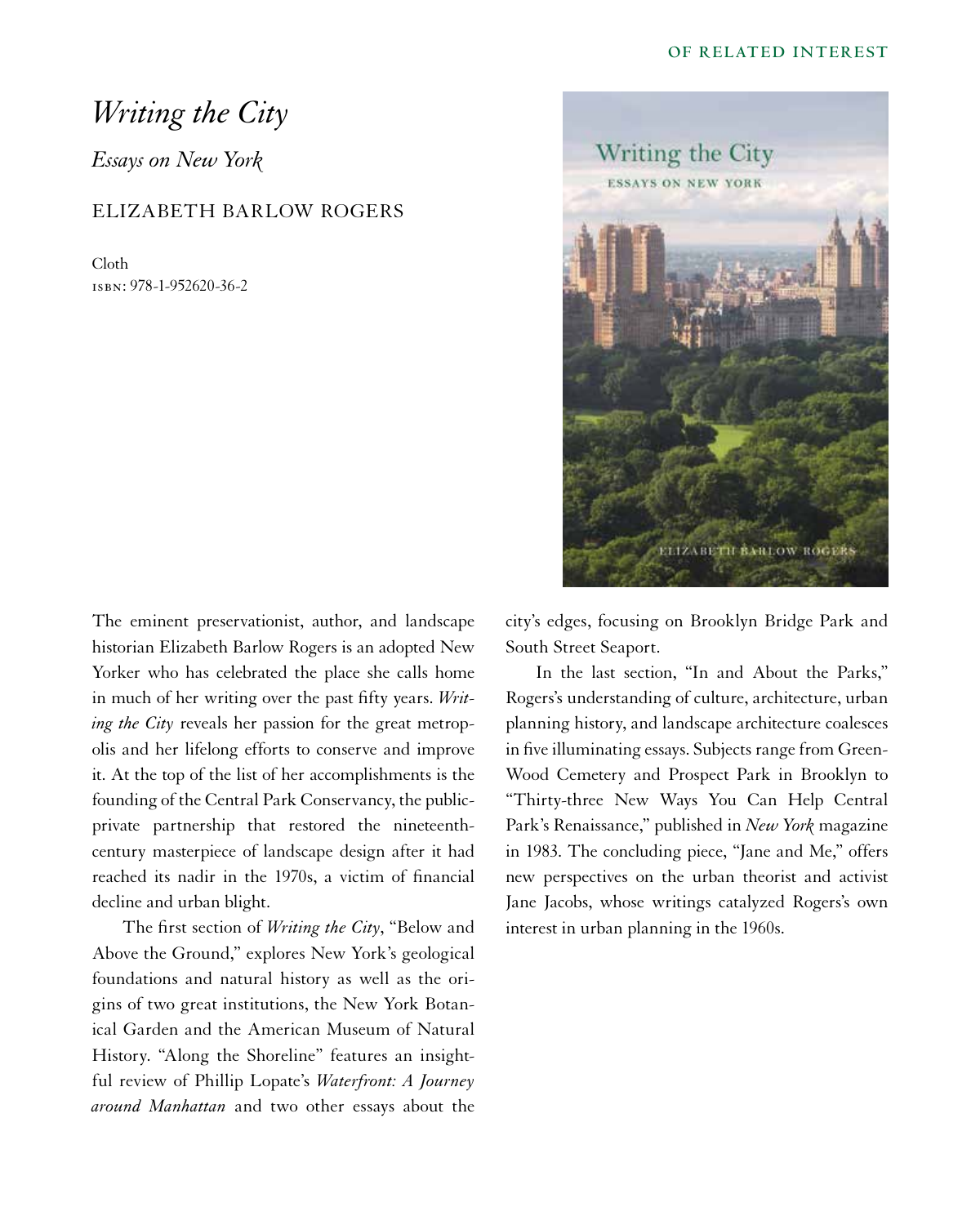#### **OF RELATED INTEREST**

## *The Art of Landscape Architecture*

SAMUEL PARSONS JR.

INTRODUCTION BY FRANCIS R. KOWSKY

Cloth isbn: 978-1-952620-17-1



The most widely read of Parsons's books, *The Art of Landscape Architecture* was an affectionate summing up of the theories and built work that had inspired America's first generation of landscape architects. Parson's introduction offers a history of the art conveyed through quotations from theorists, poets, novelists, and landscape architects, illustrated with photographs



depicting a wide range of landscapes, including several of the park designed by the German landscape gardener Prince Hermann von Pückler-Muskau, whom both Parsons and his mentor Calvert Vaux held in high regard.

The new introduction by Francis R. Kowsky explores Parsons's contributions to the nascent profession of landscape architecture, his championing of the work of Pückler-Muskau, and his defense, as superintendent of planting in Central Park, of Olmsted and Vaux's vision, which was under almost constant siege. Kowsky also discusses many of Parsons's own designs, most of which have not been well studied. Among these are Albemarle Park in Asheville, North Carolina (1897); Pine Lawn Cemetery in Syosset, New York (1902); and the Colonial Garden at Van Cortlandt Park in the Bronx (1903).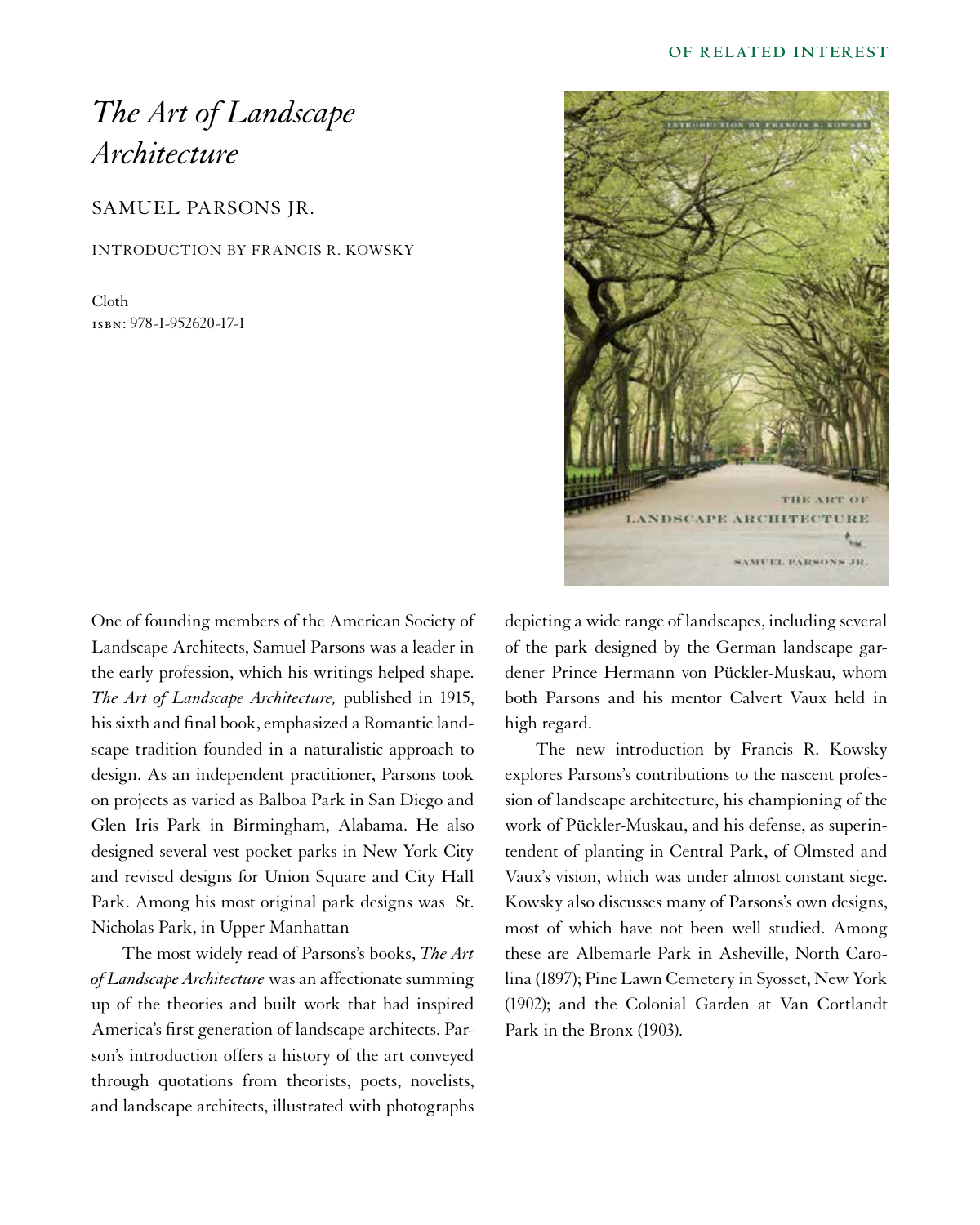#### **OF RELATED INTEREST**

*Apostle of Taste Andrew Jackson Downing, 1815–1852*

#### DAVID SCHUYLER

Paperback isbn: 978-1-952620-25-6

The LALH edition of *Apostle of Taste* features a new preface by David Schuyler chronicling the history of scholarship on A. J. Downing—the horticulturalist, landscape gardener, and prolific writer who, more than any other individual, shaped middle-class taste in the United States in the two decades before the Civil War.

Through his books and the pages of *The Horticulturalist*, Downing preached a gospel of taste that promoted the natural style of landscape design over the formal and geometric arrangements that were the hallmark of eighteenth- and early nineteenth-century gardens. Together with his longtime collaborator, the architect Alexander Jackson Davis, Downing contributed to the revolution in American architectural taste from the classical revival to the Gothic, Italianate, bracketed, and other picturesque styles. Downing celebrated this progression from classic to romantic not simply as a change in stylistic preference but also as a reflection of the nation's evo-



lution from a pioneer condition to a more advanced state of civilization.

In this compelling text, illustrated with more than 100 drawings, plans, and photographs, Schuyler explores the origins of Downing's ideas in English aesthetic theory and his efforts to "adapt" English designs to the different climate and republican social institutions of the United States. He traces the impulse toward an American architectural style in Downing's work, demonstrates the influence of his ideas on the design of homes and gardens, and analyzes the complications of class implicit in Downing's prescriptions for American society.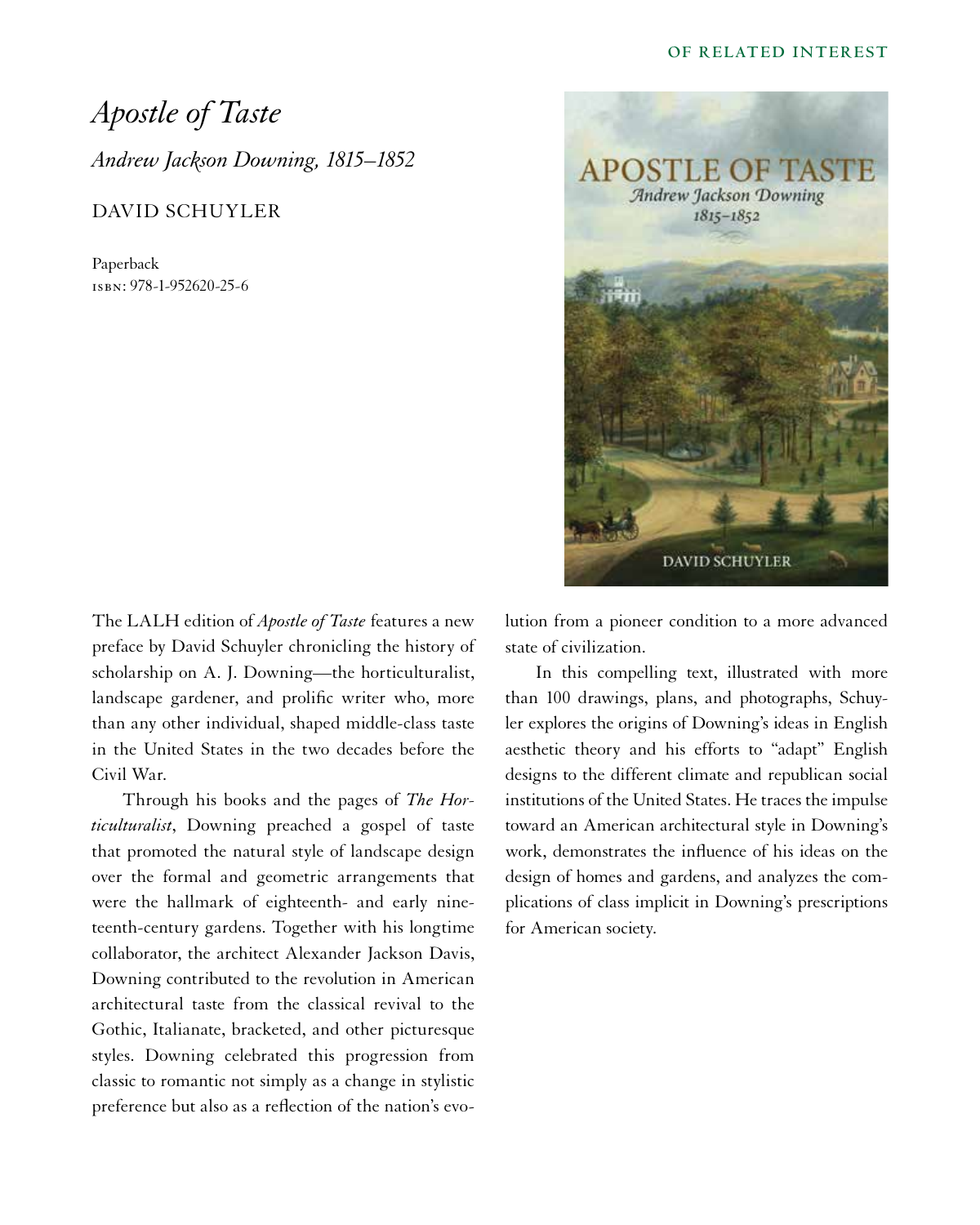#### **OF RELATED INTEREST—NOW IN PAPERBACK**

## *Landscapes of Exclusion*

*State Parks and Jim Crow in the American South*

#### WILLIAM E. O'BRIEN

Paperback isbn: 978-1-952620-35-5

**Winner, J. B. Jackson Book Prize from the Foundation for Landscape Studies**

**Winner, American Association for State and Local History Award of Merit**

During the 1930s, the state park movement and the National Park Service expanded public access to scenic American places, especially during the era of the New Deal. In some measure, all this activity can be traced to Olmsted Sr.'s Yosemite Report of 1865, which established access to nature as a right of American citizens. However, under severe Jim Crow restrictions in the South, Black Americans were routinely and officially denied entrance to these supposedly shared sites. Pressure on the National Park Service to provide facilities for Black visitors resulted in substandard parks in relation to "white only" areas.

As the NAACP filed federal lawsuits that demanded park integration, southern park agencies reacted with attempts to expand segregated facilities, hoping they could demonstrate that these parks achieved the "separate but equal" standard. But the courts consistently ruled in favor of integration, leading to the end of segregated state parks by the middle of the 1960s. Even though the stories behind these



largely inferior facilities faded from public awareness, the imprint of segregated state park design remains visible throughout the South.

William E. O'Brien's book underscores the profound disparity that persisted for decades in the number, size, and quality of state parks provided for Black visitors in the Jim Crow South—a reminder of the injustices that Frederick Law Olmsted documented in his book *The Cotton Kingdom* a century before. A new preface by the author chronicles recent efforts by several parks to take responsibility for their segregated pasts and to educate contemporary visitors about this history.

"O'Brien's close study of policy, planning, and design processes offers an unparalleled perspective on how architects, landscape architects, and planners, serving at the behest of local and state officials, designed racially exclusive parks, which in turn created segregated state park systems."

—*Journal of the Society of Architectural Historians*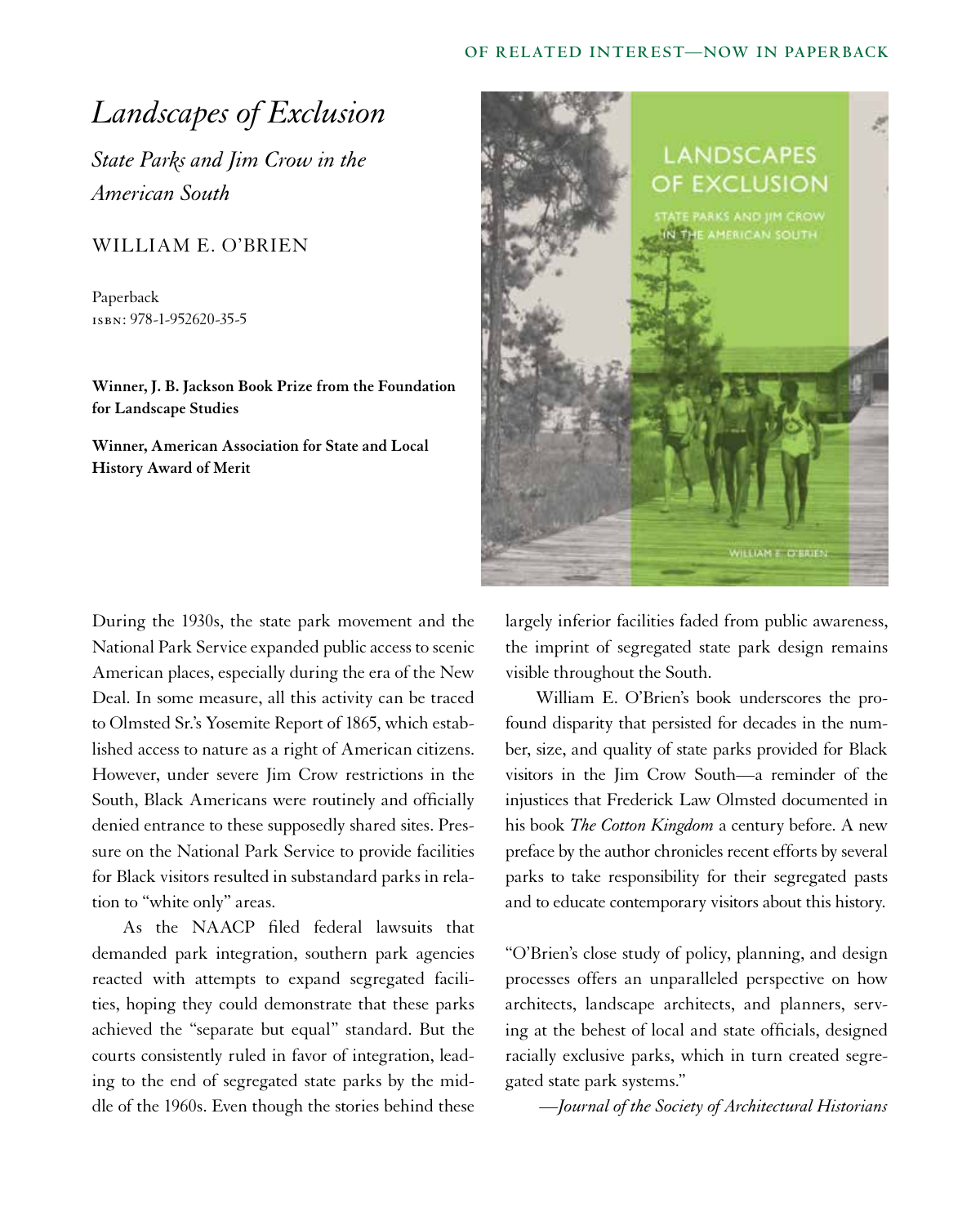#### **OF RELATED INTEREST—NOW IN PAPERBACK**

## *Mission 66*

*Modernism and the National Park Dilemma*

#### ETHAN CARR

Paperback isbn: 978-1-952620-33-1

**Winner, J. B. Jackson Book Prize from the Foundation for Landscape Studies**

**Winner, Elisabeth Blair MacDougall Book Award from the Society of Architectural Historians**

**A Choice Outstanding Academic Title**

In the years following World War II, Americans visited the national parks in unprecedented numbers, yet Congress held funding at prewar levels and park conditions steadily declined. To address the problem, in 1956 a ten-year billion-dollar initiative titled "Mission 66" was launched, timed to be completed in 1966, the fiftieth anniversary of the National Park Service. The program covered more than one hundred visitor centers (a building type invented by Mission 66 planners), expanded campgrounds, innumerable public facilities, new roads, parking lots, maintenance buildings, and employee housing. Though the national park idea was the brainchild of Frederick Law Olmsted, the national park system as we know it today is very much a product of the Mission 66 era.

Controversial at the time, the program continues to incite debate over the policies it represented. Hastening the advent of the modern environmental movement, it transformed the Sierra Club from a regional mountaineering club into a national advocacy organi-



zation. But Mission 66 was also the last system-wide, planned development campaign to accommodate increased numbers of automotive tourists. Whatever our judgment of Mission 66, we still use the roads, visitor centers, and other facilities the program built. Environmental and park historians, architectural and landscape historians, and all who care about our national parks will enjoy this copiously illustrated history of a critical period in the development of the national park system.

"This is an intelligent and level-headed look at the great promise and the great problems associated with the Park Service's Mission 66 program. Embedded in it—and in this fascinating book as well—is the ageold dilemma that has plagued our National Parks since their inception, namely, how to make them accessible to everyone while at the same time saving them from those who too often end up 'loving them to death.'" — Ken Burns, filmmaker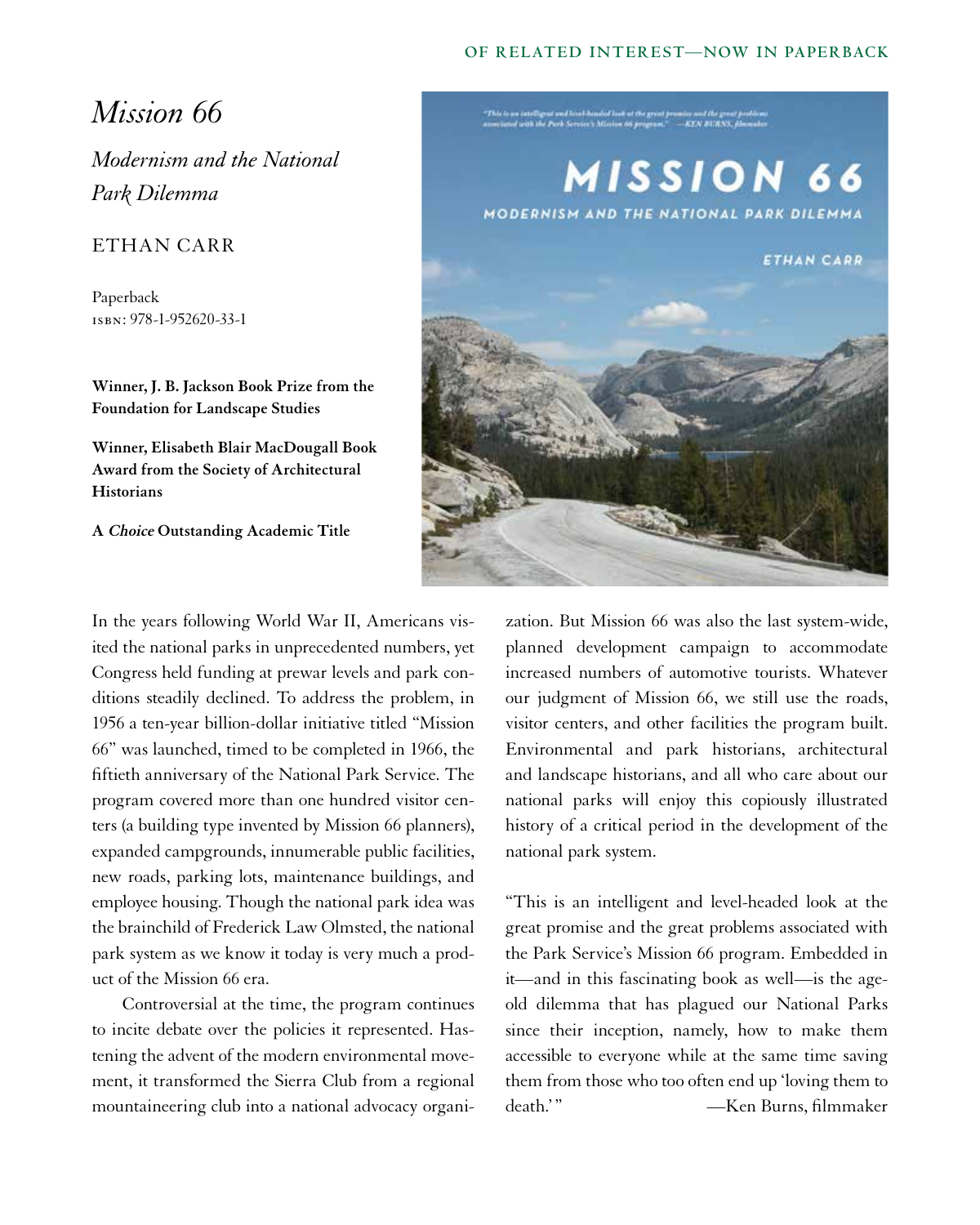## *Warren H. Manning*

*Landscape Architect and Environmental Planner*

## EDITED BY ROBIN KARSON, JANE ROY BROWN, AND SARAH ALLABACK

PHOTOGRAPHS BY CAROL BETSCH

Cloth isbn: 978-0-8203-5066-0

**Winner, J. B. Jackson Book Prize from the Foundation for Landscape Studies**

**A Choice Outstanding Academic Title**

Warren H. Manning's (1860–1938) national practice comprised more than 1,600 landscape design and planning projects throughout North America, from small home grounds to estates, cemeteries, college campuses, parks and park systems, and new industrial towns. Manning approached his design and planning projects from an environmental perspective, conceptualizing projects as components of larger regional (in some cases, national) systems, a method that contrasted sharply with those of his stylistically oriented colleagues. In this regard, as in many others, Manning had been influenced by his years with the Olmsted firm, where the foundations of his resource-based approach to design were forged. Manning's overlay map methods, later adopted by the renowned landscape architect Ian McHarg, provided the basis for computer mapping software in widespread use today.

One of the eleven founders of the American Society of Landscape Architects, Manning also ran one of the nation's largest offices, where he trained sev-



eral influential designers, including Fletcher Steele, A. D. Taylor, Charles Gillette, and Dan Kiley. After Manning's death, his reputation slipped into obscurity. Contributors to the Warren H. Manning Research Project have worked more than a decade to assess current conditions of his built projects and to compile a richly illustrated compendium of site essays that illuminate the range, scope, and significance of Manning's notable career.

"Manning's importance comes across in his dedication to understanding the environment of particular areas and regions and thinking about broader environmental planning objectives in his projects. . . . [F]uture scholars and historians can immerse themselves in Manning's built work and continue to elucidate various aspects of his career, expanding our understanding of this significant figure for American landscape and planning history."

*—Landscape Architecture Magazine*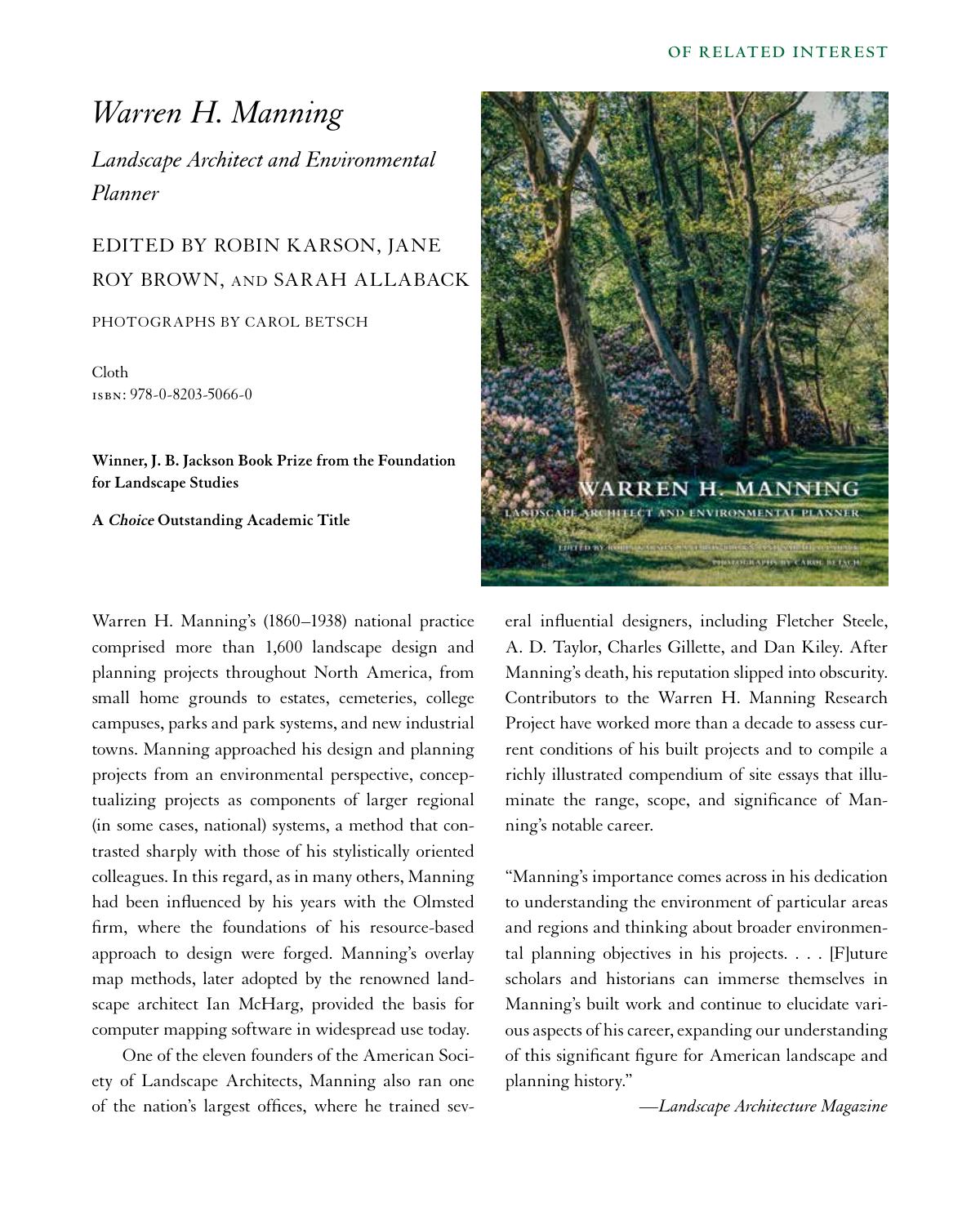### THE OLMSTED FUND

*LALH is creating a fund to underwrite publications and films that address the importance of Frederick Law Olmsted's legacy and its potential to make today's urban environments more socially equitable and environmentally sound.* 

Since its founding in 1992, Library of American Landscape History has been publishing books that delve into the history of landscape architecture in America. In some measure, most of these volumes address the influence of Frederick Law Olmsted and the web of practitioners associated with the firm he founded. In the broadest sense, LALH publications have been a means of instilling and reinforcing understanding of the social and environmental mission of Olmsted's parks.

If this legacy is not understood as vital and relevant to the future sustainability of cities and the well-being of their inhabitants, it will not survive. Without continued and increasingly diverse scholarship that considers and reconsiders our legacy of historic urban parks, it becomes all too easy to dismiss or misunderstand their essential benefits. If we lose sight of Olmsted's intentions in creating these places, we cannot realize their potential to serve the always evolving needs of the people who use them. The Olmsted legacy, then, is much more than a historical interest.

Maintaining and expanding an understanding of this legacy should be one of the primary goals of future Olmsted scholarship—and LALH is the organization to lead the effort. The need is significant. Today's students in landscape architecture are ready to dismiss Olmsted's park-making principles as irrelevant to the challenges of climate change and social inequity they will face in their careers. LALH aspires to be a center for the publication of scholarship that will revive the Olmsted legacy in the most meaningful way possible, through the enlightenment of those who will someday be its stewards, thereby assuring that the future of Olmsted parks is worthy of their past.

Please visit lalh.org to learn more.